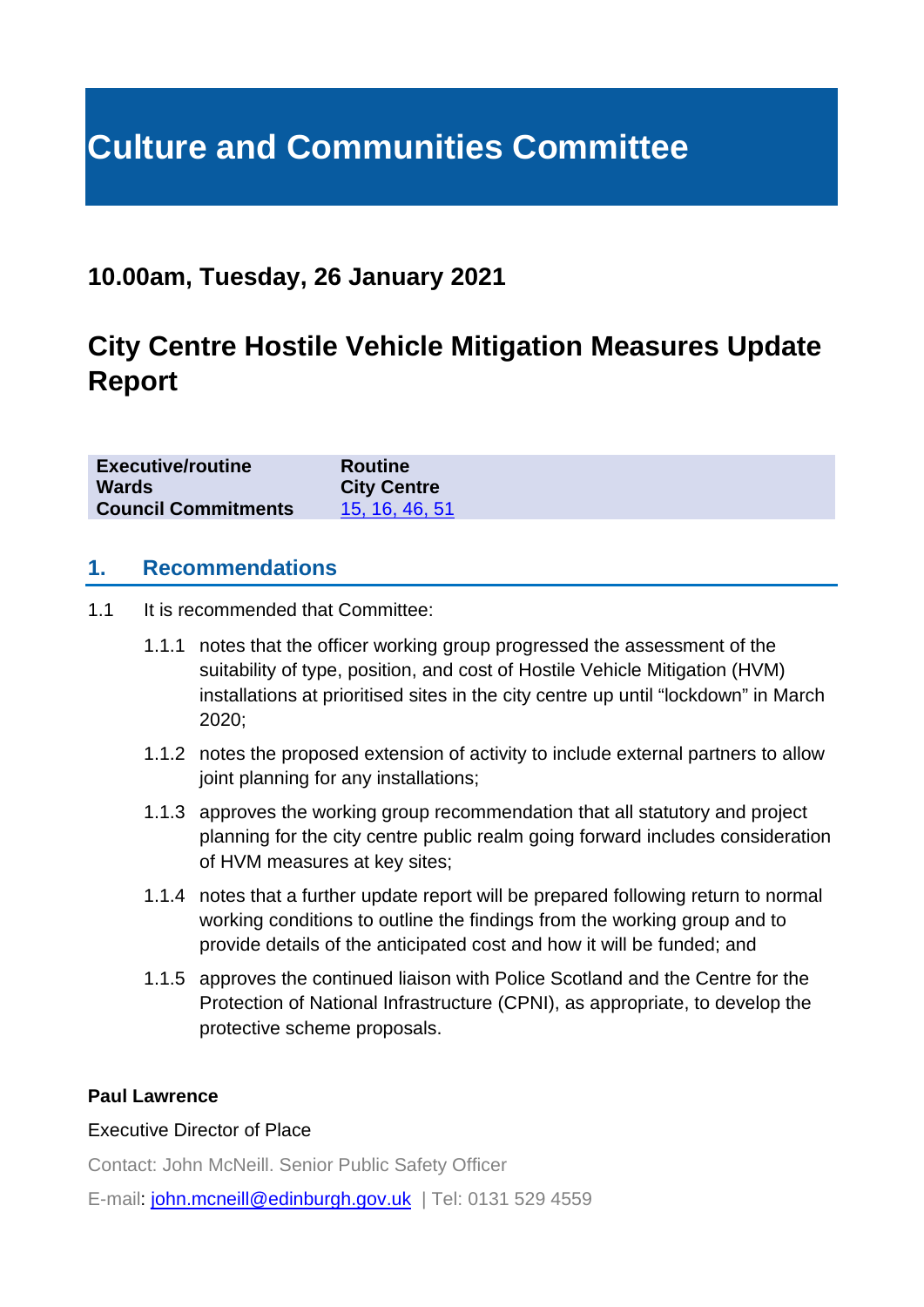**Report**

# **City Centre Hostile Vehicle Mitigation Measures Update Report**

#### **2. Executive Summary**

- 2.1 This report updates Committee on the progress of the project to install safety measures in the city centre to protect crowded places from the threat of a hostile vehicle being used as a weapon (VAW).
- 2.2 It is proposed that the working group continues to gather information and to bring forward recommendations for the future installation of Hostile Vehicle Mitigation (HVM) measures in the city.

#### **3. Background**

- 3.1 HVMs were provided to the city by the Centre for Protection of National Infrastructure (CPNI) in 2017 to mitigate the risks associated with VAW.
- 3.2 A working group was established in 2019 to consider options for the city to introduce HVM at locations across the city where VAW could be deployed.
- 3.3 It was noted in the previous [report](https://democracy.edinburgh.gov.uk/ieListDocuments.aspx?CId=139&MId=5060&Ver=4) that it is essential that HVM measures are considered when public realm developments and/or events in the public realm are planned and that these measures should be demountable, where possible, and, as far as possible, are in keeping with the surrounding landscape and built environment. Discussions have been on-going with project staff for several city centre projects to incorporate HVM measures into the designs, e.g. King's Theatre redevelopment, George Street / City Centre Transformation, Meadows to George Street cycleway, Picardy Place etc.
- 3.4 The Centre for Protection of National Infrastructure (CPNI) have not indicated a terminal date for the current National Barrier Asset (NBA) but are encouraged to see that the city is working towards a replacement for their assets.
- 3.5 The in-house temporary system is retained and can be deployed at events in the city where a risk from VAW had been identified. These events may include Summertime Streets, REMT, various Festival sites, Christmas and Hogmanay activities.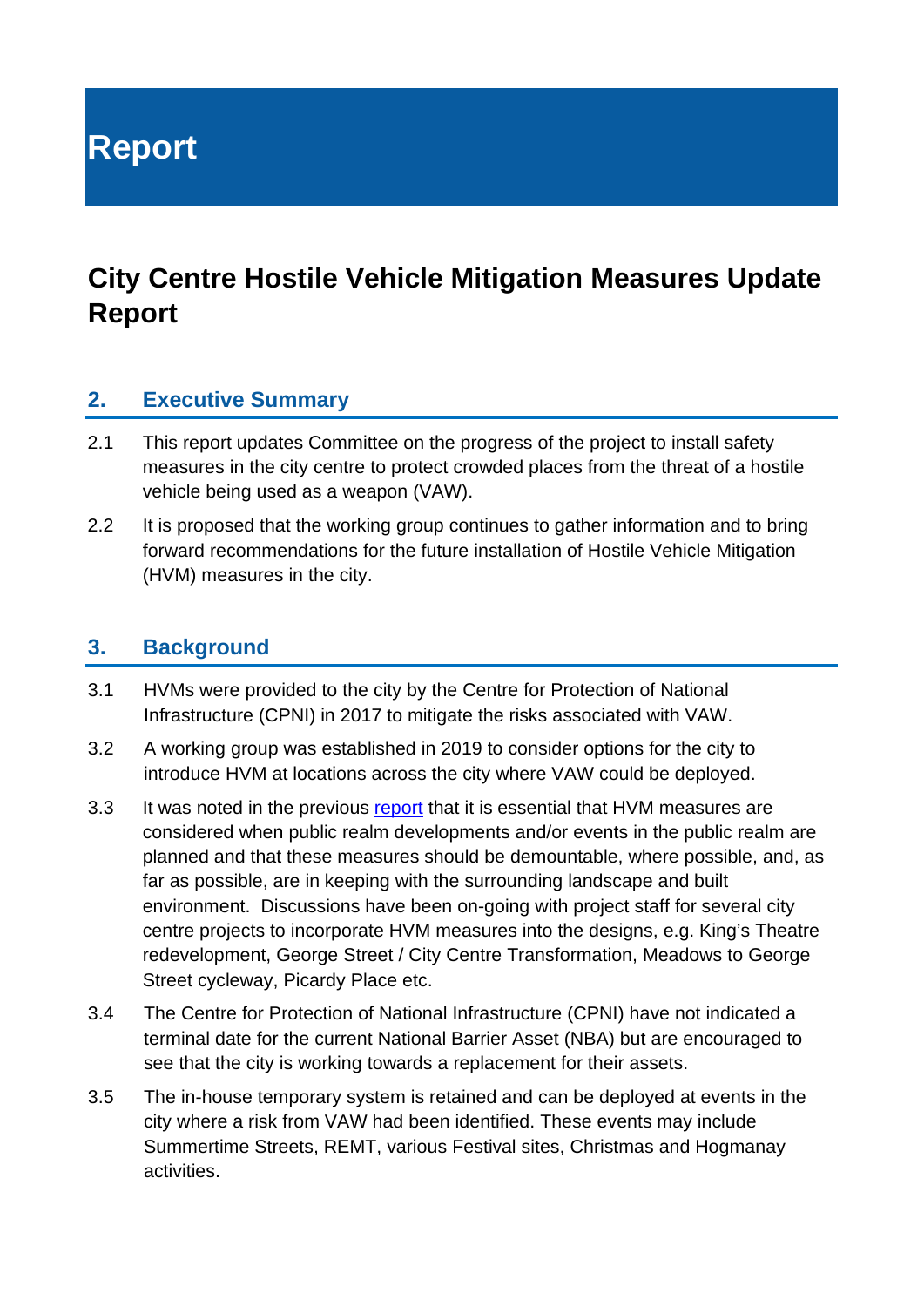- 3.6 As noted in the last report, a Working Group meeting took place on 17 April 2019. At this meeting one of the preferred option gates was presented. The flexibility in the final appearance of this type of gate was explained, showing it can be tailored to the requirements of the city (see Appendix 1).
- 3.7 A briefing on the up to date position was circulated on 29 November 2020 to Elected Members and Council Officers involved in project design.

### **4. Main report**

- 4.1 The working group met on 23 and 29 May 2019 and 28 January 2020 to discuss HVM locations for the High Street in more detail and to explore the potential for a pilot installation in conjunction with proposed Public Realm road works to the High Street/Jeffrey Street/St Mary's Street junction, including the sharing of subterranean investigation research on utilities etc.
- 4.2 The meetings resulted in the potential to install a pilot gate in the High Street between the junction and John Knox House, giving a design and build timeline together with more accurate costs for much of the rest of the scheme.
- 4.3 This would provide a potential opportunity to pilot the installation of a proposed HVM gate, although this location is considered a second-tier priority.
- 4.4 The Council, through the Working Group, will continue to progress liaison with venue owners and managers like the University of Edinburgh, the Royal Edinburgh Military Tattoo (REMT) etc. to develop a partnership approach to the installation of HVM measures.
- 4.5 Locations for permanent fixtures will be kept under review in line with Public Realm works and other emerging proposals.
- 4.6 Initial consideration of the introduction of HVMs in the city have concluded that it is preferred for any measures to be demountable and deployed only when and where required, to minimise impact on pedestrians, cyclists and those enjoying Edinburgh's public realm and the appreciation of the city centre. The only proposal where this may not be possible would be at Mound Place where a section of stone wall may require to be constructed to define the line of protection. The wall design will be considered alongside planning requirements for the locale and the Meadows to George Street cycleway project.
- 4.7 The Council will still retain the ability to deploy the portable, temporary assets which can be used to protect one-off events in areas where there is no permanent protection.

#### **5. Next Steps**

5.1 It is proposed that the working group continues to progress discussions on the design and costs of HVMs.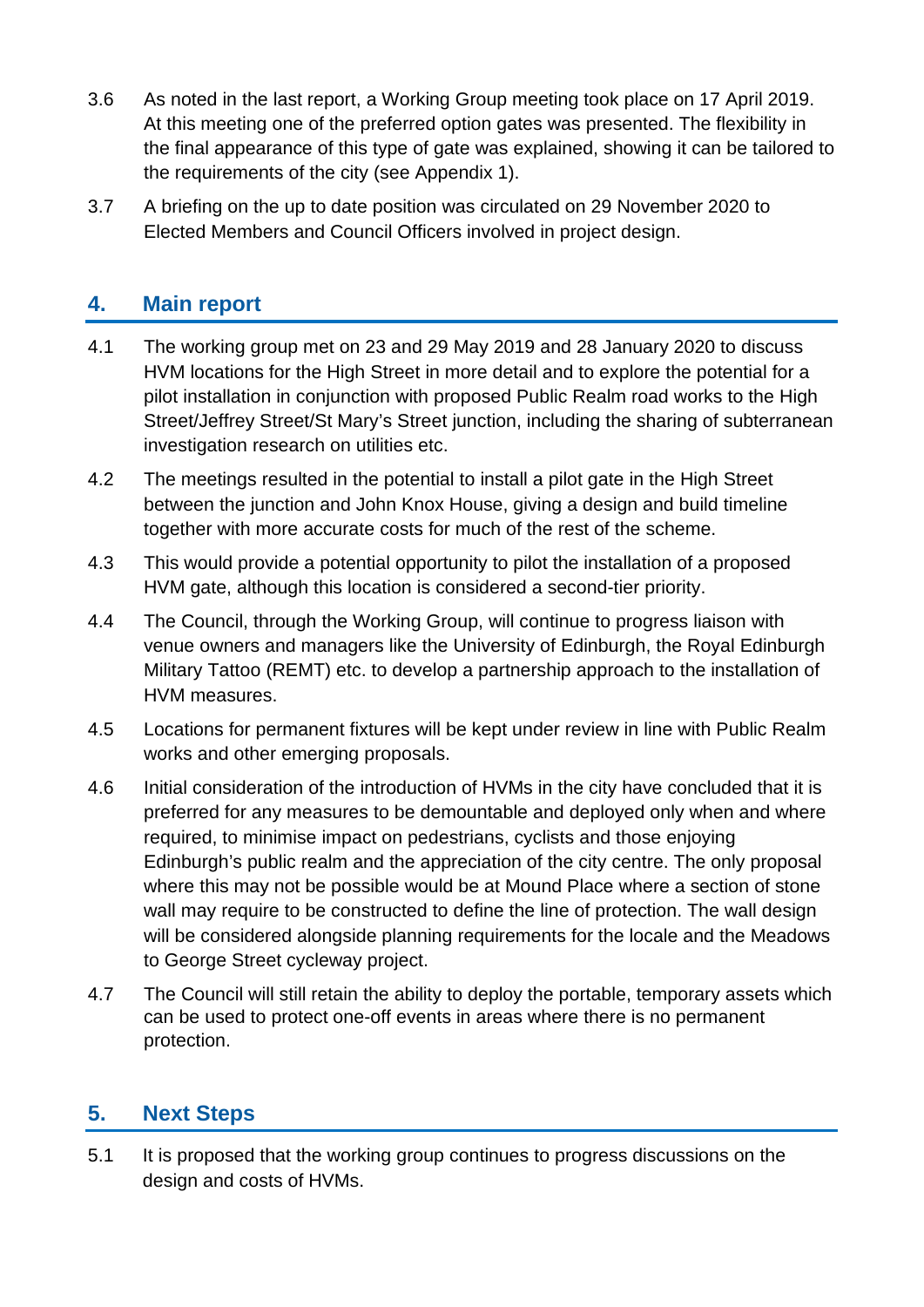- 5.2 Briefings for Elected Members will be set up to consider design criteria for the final pattern of the gates at the appropriate time.
- 5.3 The installation of the pilot gate in the High Street will remain on the project planning agenda as it would assist in the final preparation of a business case for the project as accurate costs and timelines could then be set.
- 5.4 Engagement with partner organisations to investigate the suitability of locations for mitigation within their property and to seek funding partnerships where appropriate will continue.
- 5.5 Continue to consider second priority areas that occasionally become crowded places for events and festivals e.g. George Square, George Street, Cowgate, parts of the Royal Mile, etc, then third priority areas that very occasionally become crowded places due to circumstances such as building evacuations or high-level events, such as the Playhouse, and E.I.C.C. etc.

#### **6. Financial impact**

- 6.1 The full cost of the installing and maintaining of HVM measures is still to be calculated and, to a great extent will be based on final product choice exact number and location of gates, bollards etc.
- 6.2 There is currently no dedicated funding for the installation of these measures within the Council's capital budget, although limited funding is integrated into budgets for wider public realm improvements. Similarly, there is no revenue budget available to maintain the measures once they are installed.
- 6.3 A future report will set out the full cost and funding solutions for consideration by members, although timescales on this are uncertain due to the current pandemic.

## **7. Stakeholder/Community Impact**

- 7.1 The Working Group is made up of both Council officers and partner agency representatives; the membership will also work with event producers and affected site owners and interested parties going forward.
- 7.2 Partners will be invited to a presentation to be held in March 2021 which will outline the proposals for the areas affected.

## **8. Background reading/external references**

8.1 None.

### **9. Appendices**

9.1 Appendix 1 – Lockdown barrier design.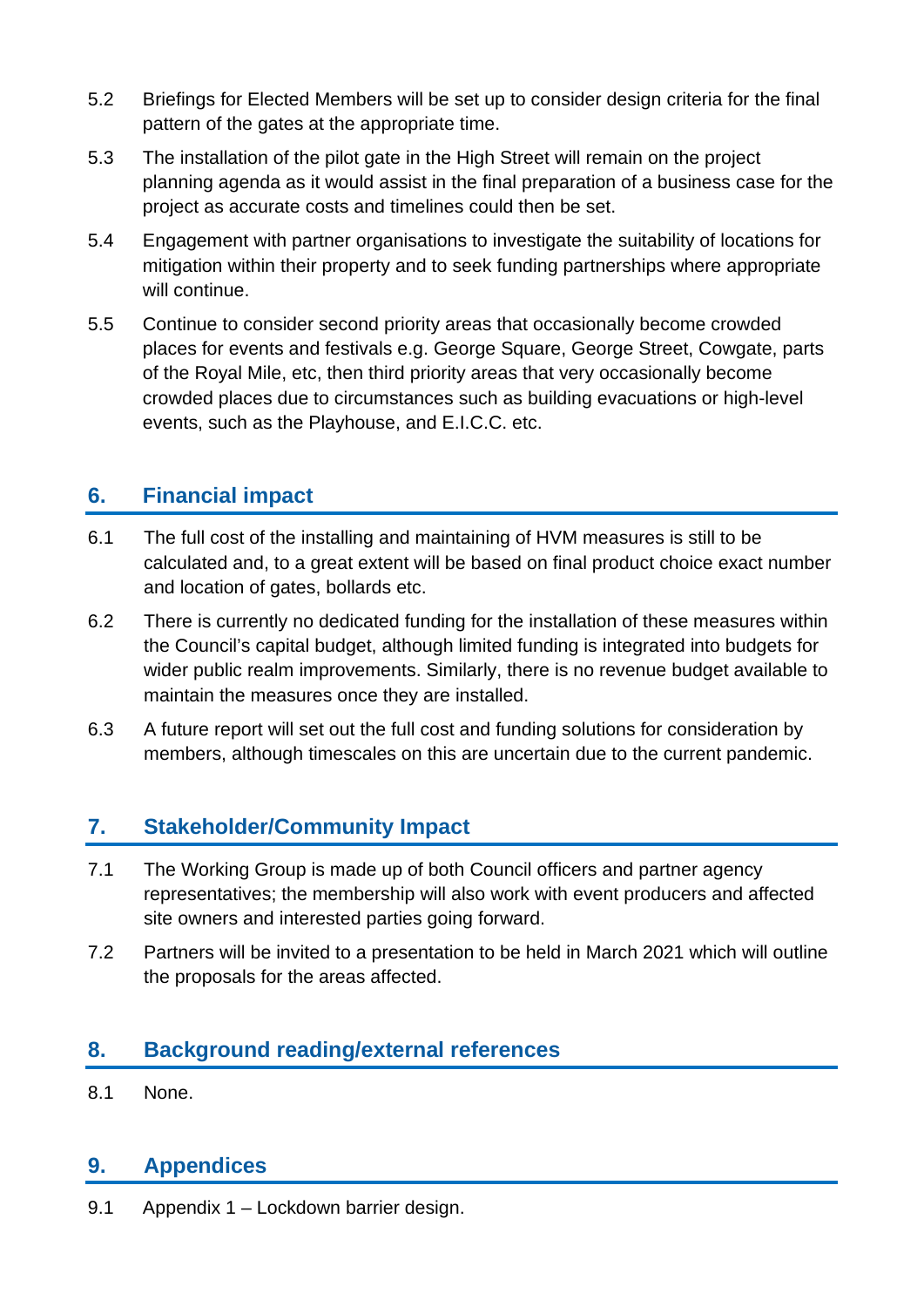#### Appendix 1 Examples



London Embankment protecting Houses of Parliament Estate

Square fretwork with blank centre panel.



Windsor Castle Ring fretwork with blank centre panel